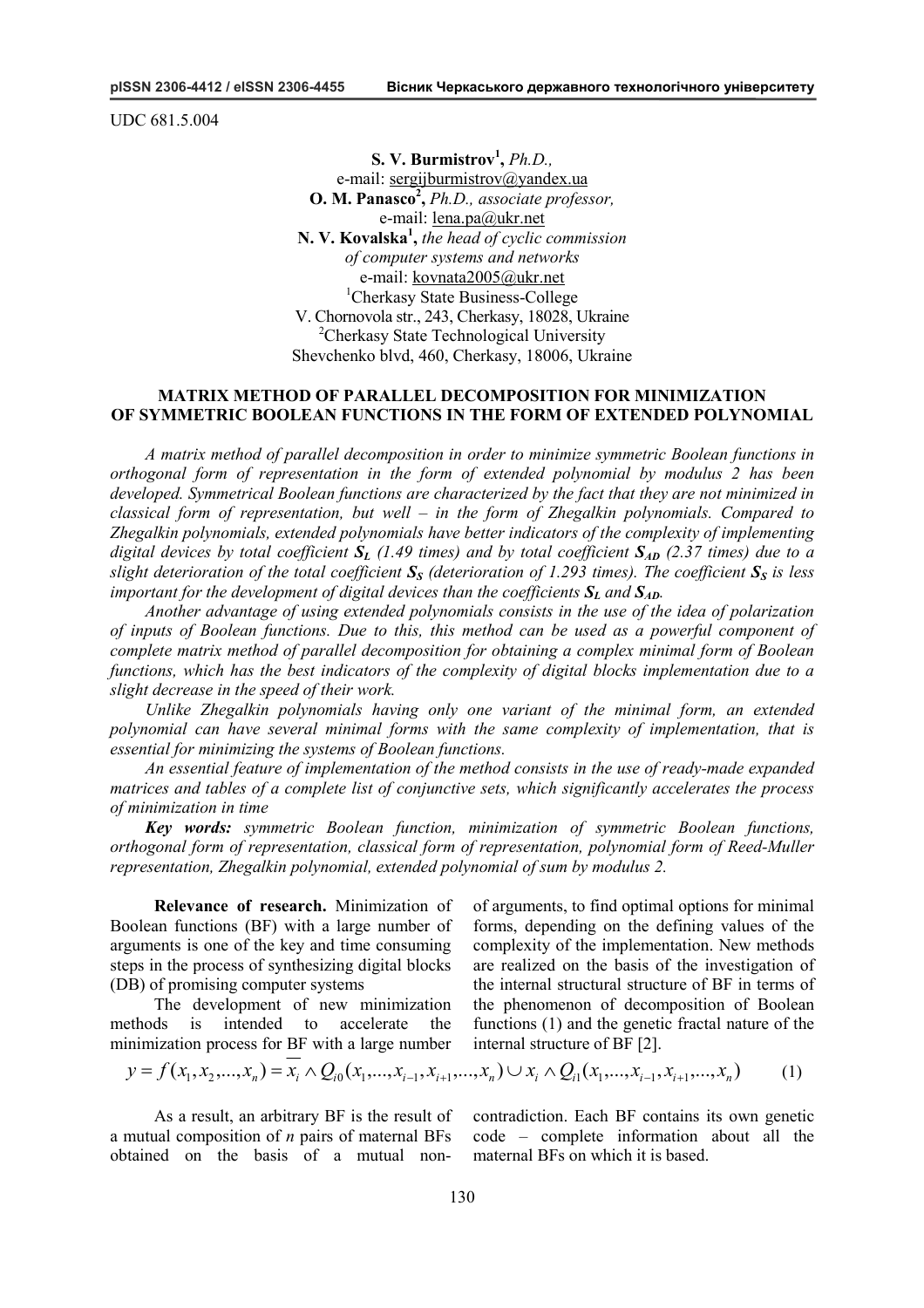Empirical studies of genetic relationships between maternal and daughter BFs based on the properties of the decomposition phenomenon made it possible to construct a genealogy tree [2], which combines all BFs [2] within their complete set. The tree structure shows a clear relationship

between the entire BF and the influence of the internal properties of the parent BF on a specific Boolean function.

Primary maternal BFs are two BF groups with one argument that defines BF properties in terms of minimization:

- ß Boolean function-constants (*BF-CONSTANTS*) – the logical "0" and the logical "1";
- **SYMMETRIC BF**, Boolean functions with one argument containing one unit in their own number (BF with numbers 01 and 10)

Boolean functions *BF-CONSTANTS* are key when minimizing BF in the classical form of representation (CFR). It is precisely the presence of BF data in the genetic code of a specific BF, which is a necessary and sufficient condition for their minimization in the classical form of presentation. In fact, minimizing BF in the orthogonal representation form [1] for obtaining a result in the boundary form of the CPF is reduced to the search for *BF-CONSTANTS* [3].

A symmetric Boolean function (*SYMMETRIC BF*) is a function whose value does not depend on the permutation of its input bits, but depends only on the number of units at the input. The Boolean functions *SYMMETRIC BF* in the boundary form of the CFR are generally not minimized, but are perfectly minimized in another boundary form – in the polynomial form of the representation of Reed-Muller (RMFR).

The search for a minimal form of BF or in one of the boundary forms or in a consolidated complex form is determined in its genetic code by the ratio of maternal *BF-CONSTANTS* and *SYMMETRIC BFs*. If *BF-CONSTANTS* or *SYMMETRIC BFs* are dominant, the most extreme form of representation is optimal. If the *BF-CONSTANTS* and the *SYMMETRIC BFs* are in parity – the optimal is the consolidated complex form of representation.

**Analysis of recent research and publications.** Analysis of recent research and publications. The problem of constructing an effective method of minimizing symmetric BF is devoted to a number of works, a simple list of which is quite solid. In these works the features

of symmetric BF and ways of optimization of the process of minimization are considered. This problem is global and, as a result, has no simple solution. Zakrevsky's scientific group made a significant contribution to the development of this topic over the last few decades. The last publications of this group include works [4,5], in which the features of RMFR are studied. Considerable attention is paid to this subject at Kiev Polytechnic Institute [6], which describes the study of the process of minimizing of RMFR. In [7], an algorithm for minimizing systems of partially determined Reed-Muller polynomials is described. Sufficient attention to the Reed-Muller polynomial system is given in works [8, 9, 10].

**Formulating the goals of the article.** Symmetric Boolean functions are of particular interest in the development of computing digital blocks and blocks of coding systems. Considering their key importance, **the actual problem is** the construction of an effective method for minimizing symmetric BF in an orthogonal form of representation (ORFP) for a given group of Boolean functions that could independently be used to obtain a result in the boundary form – RMFP, or as part of the minimization to obtain the result in a consolidated complex presentation form, which is a mixture of KFR and RMFR.

**The purpose of the paper** is to develop an effective method for minimizing symmetric Boolean functions based on the polarization of their inputs in the form of an extended series.

**Presenting main material.** Taking into account the experience of constructing a matrix parallel decomposition method in the ORFP [3], the same ideas were used when developing a method for minimizing symmetric BF. In fact, the proposed method of minimization is an extension and weighty component of the complete matrix method of parallel decomposition on symmetric BF.

The essence of the method and the algorithm of minimization should be explained on a concrete example. Let BF contain 4 arguments and have a number  $64\,975_{10}$  (binary vector – 1111 1101 1100 1111 $_2$ ).

## **The minimization algorithm consists** of the following steps:

*1. Construction of a matrix for obtaining a result in the form of a polynomial in modulus 2 conjunctive sets of direct arguments.* The matrix is square, has a dimension  $2^n$ , where – *n* is the number of arguments in BF. The matrix contains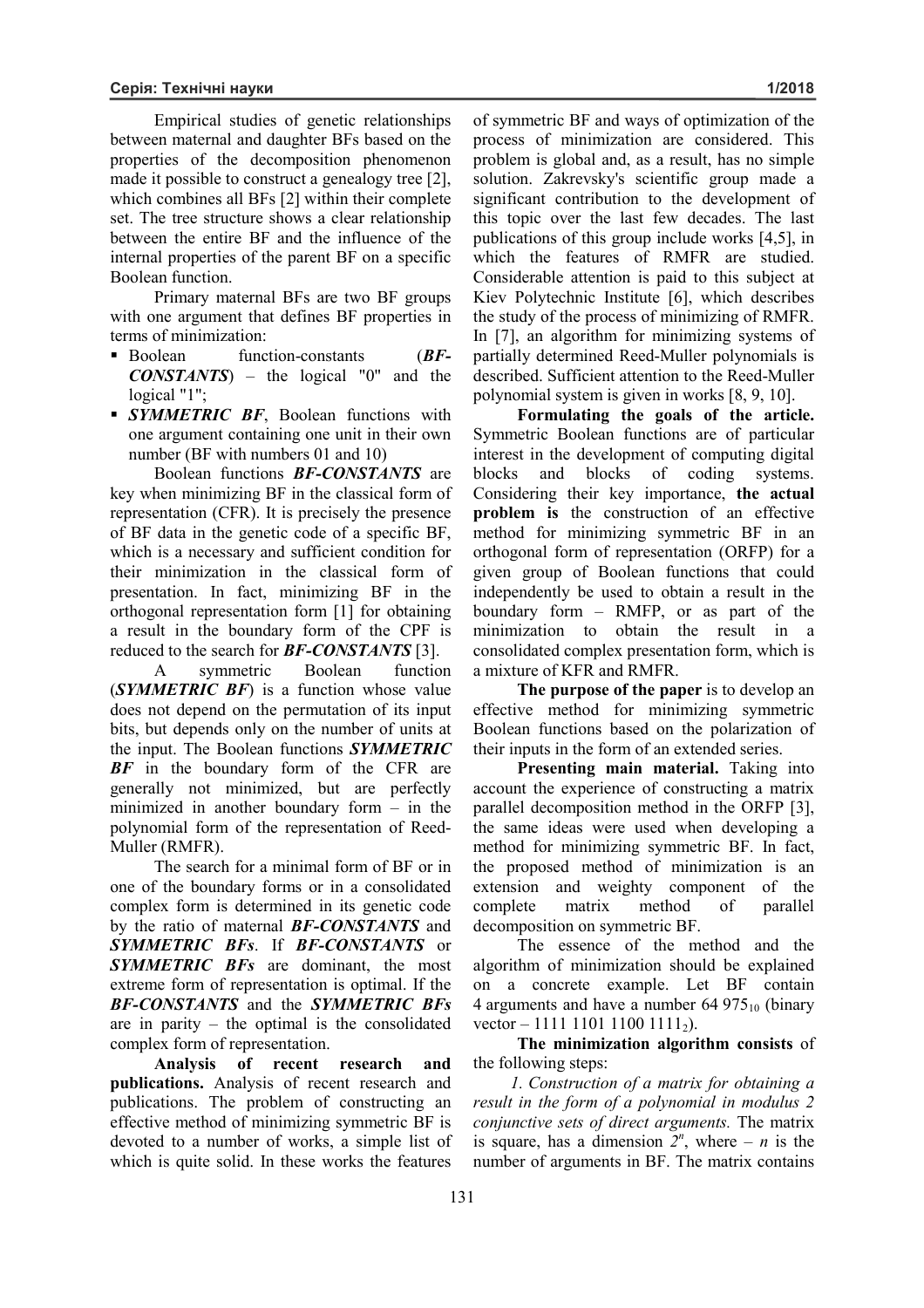four conditional parts – the left lower part is always zero, and the remaining 3 parts are identical with each other. The matrix is constructed on the basis of a formal primary matrix. The primary matrix is the matrix of 1 argument (2).



It is the basis for constructing the following matrices.

| 0 |   | 0 |   | О |   | n |  |
|---|---|---|---|---|---|---|--|
| 0 | 0 |   | 1 | О | Ω |   |  |
| О | 0 | 0 | 1 | О | 0 | Π |  |
| 0 | 0 | 0 | О | 1 | 1 |   |  |
| 0 | 0 | 0 | О | 0 |   | Ω |  |
| О | Ο | Ο | Ο | Ο | О |   |  |
| Ō | О | О | О | О | Ο | Π |  |
|   |   |   |   |   |   |   |  |

When increasing the arguments in BF per unit, the size of the matrix is increased by 2 times. Each next matrix is filled in similarly – at first it is divided into 4 parts. In the lower left, all the elements fill with zeros, the remaining 3 parts – insert the previous matrix. For 3 arguments the matrix has the form (3):

For BF of 4 arguments, respectively, the matrix has a size  $16 * 16$  and a form (4):

| О | 1 | Π | 1 | 0 | 1 | Π | 1 | Π | 1 | П | 1 | 0 | 1 | Π | и |     |
|---|---|---|---|---|---|---|---|---|---|---|---|---|---|---|---|-----|
| 0 | 0 | 1 | 1 | 0 | Π | 1 | 1 | 0 | 0 | 1 | 1 | 0 | Π | 1 |   |     |
| 0 | 0 | Ω | 1 | 0 | 0 | Ω | 1 | О | 0 | 0 | 1 | 0 | 0 | Ω |   |     |
| 0 | 0 | 0 | Ο | 1 | 1 | 1 | 1 | 0 | 0 | 0 | Ω | 1 |   |   |   |     |
| 0 | 0 | 0 | 0 | 0 | 1 | Ο | 1 | Ο | 0 | 0 | Ο | 0 | 1 | Π | и |     |
| 0 | 0 | n | Π | 0 | Π | 1 | 1 | 0 | 0 | 0 | П | n | Π | 1 |   |     |
| 0 | 0 | Π | 0 | 0 | 0 | 0 | 1 | O | 0 | Π | Π | Π | Π | 0 |   |     |
| Ο | Ο | Ο | Π | Ω | Π | N | Ω |   |   |   |   |   |   |   |   |     |
| Ο | Ο | Ο | Ο | Π | n | Ω | 0 | О | 1 | Ο | 1 | О | 1 | Ο | 1 |     |
| 0 | 0 | Π | Ω | Ω | Π | Ω | 0 | 0 | 0 | 1 | 1 | 0 | 0 | 1 |   |     |
| 0 | 0 | Ω | Π | Ω | Ω | Ω | 0 | 0 | 0 | 0 | 1 | 0 | 0 | Ω |   |     |
| Ο | Ο | 0 | 0 | Ο | 0 | 0 | 0 | 0 | 0 | 0 | 0 | 1 | 1 |   |   |     |
| Ο | Ο | Ο | О | О | Ο | Ο | 0 | 0 | 0 | Ο | 0 | Ο | 1 | N | и |     |
| 0 | 0 | 0 | 0 | 0 | 0 | 0 | 0 | 0 | 0 | 0 | 0 | 0 | 0 | 1 |   |     |
| 0 | Ū | 0 | 0 | 0 | 0 | Ω |   | Π | 0 | Ω | Ω | 0 | 0 | О | 4 |     |
|   |   |   |   |   |   |   |   |   |   |   |   |   |   |   |   | (4) |

Each line of this matrix is a list of coefficients of the polynomial (5) of the corresponding line of the table of truth that describes this Boolean function. If the coefficient is "1", then the corresponding member is present, "0", then the corresponding member is absent.

 $=1\oplus x_1\oplus x_2\oplus x_3x_1\oplus x_3\oplus x_4x_1\oplus x_4x_2\oplus x_4x_4\oplus x_4x_1\oplus x_4x_2\oplus x_4x_3x_1\oplus x_4x_3\oplus x_4x_3x_1\oplus x_4x_3x_2\oplus x_4x_3x_3x_1(5)$ 

(2)

(3).

*2. Construction and computation of an expanded matrix to obtain a result in the form of a polynomial in modulus 2 conjunctive sets of direct arguments* (6)*.* 

|   |   |   | 3 | 4 | 5 | 6 |   | 8 | 9 | 10 |   | l12 l |   | 13 14 15 |              |   |  |
|---|---|---|---|---|---|---|---|---|---|----|---|-------|---|----------|--------------|---|--|
|   | 1 |   |   |   |   |   |   |   |   |    |   |       |   |          | 1            | 1 |  |
| 0 | 1 | Ω | 1 | Ω | 1 | Ω | 1 | Ω | 1 | Ω  | 1 | Ω     | 1 | Ω        | 1            |   |  |
| 0 | 0 | 1 | 1 | 0 | Π | 1 | 1 | Π | Π | 1  | 1 | Π     | О | 1        | 1            |   |  |
| 0 | 0 | Π | 1 | 0 | 0 | 0 | 1 | 0 | 0 | 0  | 1 | Π     | 0 | 0        | 1            | 1 |  |
|   |   |   |   |   |   |   |   |   |   |    |   |       |   |          |              | О |  |
|   |   |   |   |   |   |   |   |   |   |    |   |       |   |          |              | 0 |  |
| 0 | 0 | 0 | Π | 0 | Π |   | 1 | Π | 0 | Π  | Π | 0     | 0 |          | 1            | 1 |  |
| 0 | 0 | 0 | Ω | Ω | Ω | Ω | 1 | Ω | 0 | Ω  | Ω | Ω     | Ω | Ω        | 1            | 4 |  |
| Ω | Ω | Ω | Ω | Ω | Ω | Ω | Ω | 1 | 1 | 1  | 1 | 1     | 1 | 1        | 1            | 4 |  |
|   |   |   |   |   |   |   |   |   |   |    |   |       |   |          |              | 0 |  |
| 0 | 0 | 0 | 0 | 0 | Π | Π | n | Π | 0 | 1  | 1 | Π     | 0 |          | 1            | 1 |  |
| 0 | 0 | Ω | Ω | 0 | Ω | Ω | Ω | Ω | Ω | Ω  | 1 | Ω     | Ω | Ω        | 1            | 4 |  |
| 0 | 0 | Ω | Ω | 0 | Ω | Ω | Ω | Ω | Ω | Ω  | Ω | 1     |   |          | 1            | 1 |  |
| 0 | 0 | 0 | 0 | 0 | 0 | 0 | 0 | 0 | 0 | 0  | 0 | Ω     | 1 | 0        | 1            | 1 |  |
| 0 | 0 | 0 | 0 | 0 | 0 | 0 | 0 | 0 | 0 | О  | 0 | 0     | 0 | 1        | 1            | 1 |  |
| 0 | Ω | Ω | Ω | 0 | 0 | Ω | 0 | Ω | Ω | Ω  | 0 | 0     | 0 | 0        | 1            | 1 |  |
|   | n | n | n |   | n |   | n | n |   | n  | 1 | 1     | 1 |          | $\mathbf{1}$ |   |  |

When calculating, you need to create an expanded matrix by adding the column number BF to the right, and the bottom line of the final result. The rows opposite the "0" in the result column are to be deleted. After that, in each column, calculate the amount in modulus 2 and put the result into the corresponding cell of the result string.

The result string, the lower line of the expanded matrix, is the basis for writing polynomial conjugate sets of direct arguments. Having deleted in expression (5) the corresponding members with the coefficient "0", an intermediate result is obtained - the final polynomial of conjunctive sets of direct arguments. It consists of 9 terms and has the form (7).

$$
y = f(x_1, x_2, x_3, x_4) = 1 \oplus x_3 \oplus x_3 x_2 \oplus x_4 x_1 \oplus x_4 x_2 x_1 \oplus x_4 x_3 \oplus x_4 x_3 x_1 \oplus x_4 x_3 x_2 \oplus x_4 x_3 x_2 x_1 \tag{7}
$$

*3. Construction of an expanded polynomial based on a polynomial (7).* Based on the table of the list of all conjugate sets for BF (see Table 1), it is necessary to optimize the expression (7), replacing members with direct

arguments by members of the extended series. In the table, the members of a row are sorted in order of increasing coefficients of implementation of  $S_{AD}$ ,  $S_L$  and  $S_S$ . In this case there are groups of elements of the members of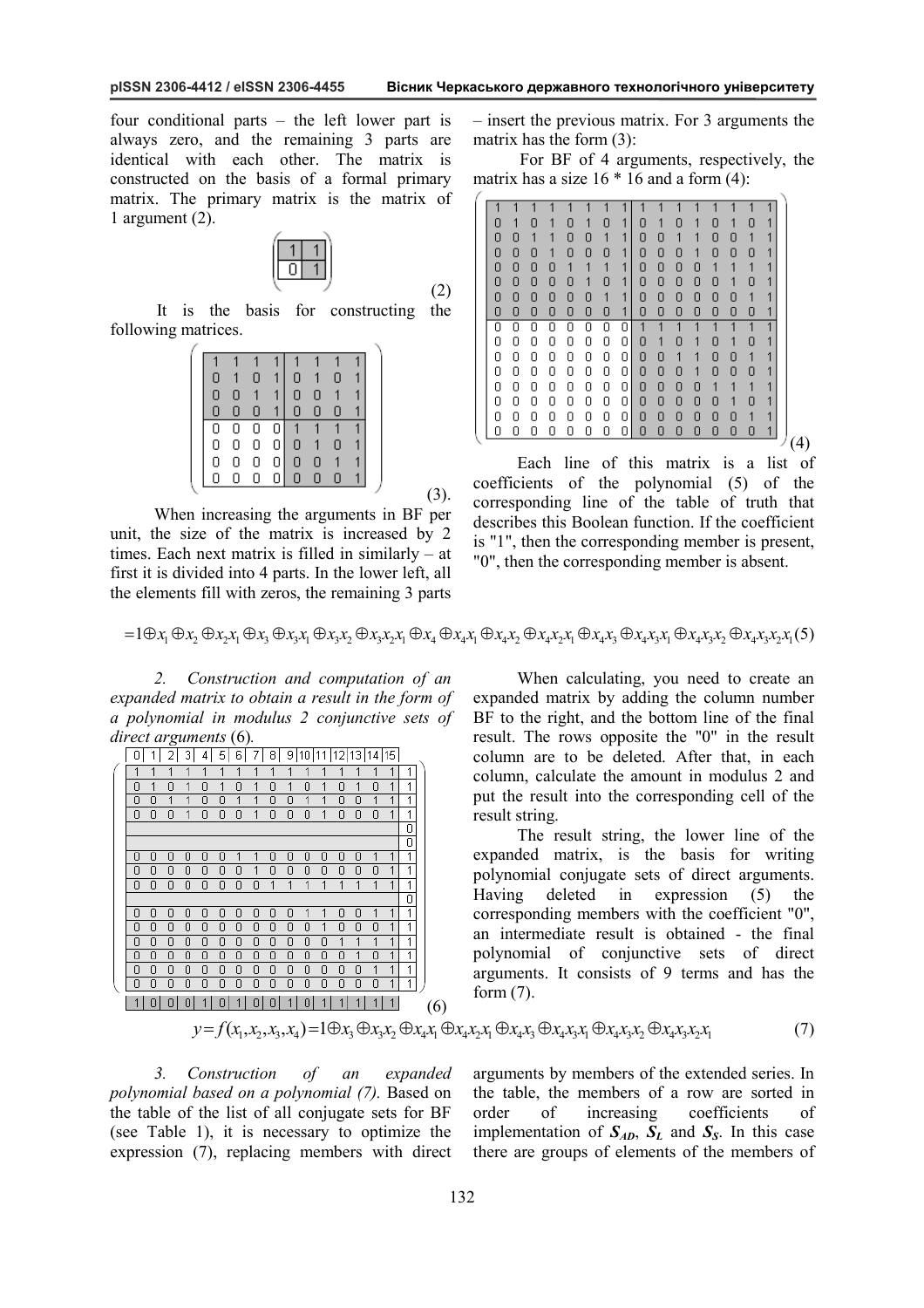the extended series, having the same indicators of complexity of implementation. Therefore, it is necessary to consider the option when several

solutions with the same complexity of implementation will be obtained on the basis of expression (7).

Table 1

|                |                                     |                          |                      |                 |              |                  |              |              |              | The presence of members of a row $(5)$ |              |                        |              |                             |                        |              |                                          |
|----------------|-------------------------------------|--------------------------|----------------------|-----------------|--------------|------------------|--------------|--------------|--------------|----------------------------------------|--------------|------------------------|--------------|-----------------------------|------------------------|--------------|------------------------------------------|
| order<br>No in | Extension<br>members                | $\overline{\phantom{0}}$ | $\tilde{\mathbf{x}}$ | $\mathcal{X}_2$ | $x_2x_I$     | $\mathfrak{x}_3$ | $x_3x_l$     | $x_3x_2$     | $x_3x_2x_1$  | $\mathbf{x}^{\mathcal{A}}$             | $x_4x_1$     | $\chi_{\phi} \chi_{2}$ | $x_4x_2x_1$  | $\chi_{\phi} \chi_{\rm{3}}$ | $\chi_4 \chi_3 \chi_J$ | $x_4x_3x_2$  | $\chi_{\phi} \chi_{3} \chi_{2} \chi_{I}$ |
| $\mathbf{1}$   | $x_4 \cdot x_3 \cdot x_2 \cdot x_1$ | 1                        |                      | 1               | $\mathbf{1}$ |                  | $\mathbf{1}$ | $\mathbf{1}$ | $\mathbf{1}$ | 1                                      |              | $\mathbf{1}$           | $\mathbf{1}$ | 1                           | $\mathbf{1}$           | $\mathbf{1}$ |                                          |
| $\overline{2}$ | $x_4 \cdot x_3 \cdot x_2 \cdot x_1$ | $\mathbf{0}$             |                      | $\theta$        | 1            | $\theta$         | $\mathbf{1}$ | $\theta$     | 1            | $\theta$                               | $\mathbf{1}$ | $\theta$               | $\mathbf{1}$ | $\theta$                    | $\mathbf{1}$           | $\theta$     | $\mathbf{1}$                             |
| 3              | $x_4 \cdot x_3 \cdot x_2 \cdot x_1$ | $\theta$                 | $\theta$             | 1               | 1            | $\theta$         | $\theta$     | $\mathbf{1}$ | $\mathbf{1}$ | $\theta$                               | $\theta$     | $\mathbf{1}$           | 1            | $\theta$                    | $\theta$               | $\mathbf{1}$ | 1                                        |
| $\cdots$       | $\cdots$                            | $\cdots$                 | .                    | .               | .            | $\cdots$         | $\cdots$     | .            | .            | .                                      | $\cdots$     | $\cdots$               | $\cdots$     | .                           | .                      | $\cdots$     | $\cdots$                                 |
| 11             | $x_4 \cdot x_3 \cdot x_2 \cdot x_1$ | $\theta$                 | $\Omega$             | $\Omega$        | $\Omega$     | $\Omega$         | $\Omega$     | $\theta$     | $\theta$     | $\theta$                               |              | $\Omega$               | 1            | $\theta$                    | $\mathbf{1}$           | $\theta$     | 1                                        |
| $\cdots$       | $\cdots$                            | $\cdots$                 | $\cdots$             | $\cdots$        | $\cdots$     | $\cdots$         | $\cdots$     | $\cdots$     | $\cdots$     | $\cdots$                               | $\cdots$     | $\cdots$               | .            | $\cdots$                    | $\cdots$               | $\cdots$     | $\cdots$                                 |
| 18             | $x_4 \cdot x_3 \cdot x_2$           | $\mathbf{0}$             | $\theta$             | $\theta$        | $\theta$     | 1                | $\theta$     | $\mathbf{1}$ | $\theta$     | $\theta$                               | $\theta$     | $\theta$               | $\theta$     | $\mathbf{1}$                | $\theta$               | $\mathbf{1}$ | $\theta$                                 |
| $\cdots$       | $\cdots$                            | $\cdots$                 | $\cdots$             | .               | .            | $\cdots$         | .            | $\cdots$     | .            | .                                      | $\cdots$     | $\cdots$               | $\cdots$     | .                           | $\cdots$               | $\cdots$     | .                                        |
| 79             | $x_4 \cdot x_3 \cdot x_2$           | $\mathbf{0}$             | $\theta$             | $\theta$        | $\theta$     | $\theta$         | $\theta$     | $\theta$     | $\theta$     | $\theta$                               | $\theta$     | $\Omega$               | $\Omega$     | $\theta$                    | $\theta$               |              | $\theta$                                 |
| 80             | $x_4 \cdot x_3 \cdot x_2 \cdot x_1$ | $\mathbf{0}$             | $\theta$             | $\theta$        | $\theta$     | $\theta$         | $\theta$     | $\theta$     | $\theta$     | $\theta$                               | $\theta$     | $\theta$               | $\Omega$     | $\theta$                    | $\theta$               | $\theta$     | 1                                        |

**A complete list of conjunctive sets for BF containing 4 arguments and their schedules on a row (5)** 

As a result of the search, we have received the final answer (8), which contains a single result:

 $y=1\oplus x_4 \cdot x_3 \cdot x_2 \oplus x_4 \cdot x_3 \cdot x_2 \cdot x_1$  (8)

Investigation of complete sets *L<sup>2</sup>* of Boolean functions from 2 arguments, *L<sup>3</sup>* of Boolean functions from 3 arguments and *L<sup>4</sup>* from 4 arguments in terms of minimization by the indicated method showed a significant

improvement in the complexity of the implementation of devices constructed on the basis of this method in comparison with Zhegalkin algebra (see Table 2). Due to a slight deterioration of the  $S<sub>S</sub>$  – factor of the input bus, the  $S_{AD}$  coefficient – the total number of conjunctives in combinational scheme – is reduced significantly, and the  $S_L$  coefficient is the total number of conjunctures in combinational scheme.

Table 2

| Changing integral characteristics of the structural complexity |
|----------------------------------------------------------------|
| of chips on the complete set                                   |
| of $L(2)$ , $L(3)$ and $L(4)$ Boolean functions                |

|                   |                                                         | The value of the total complexity of implementation factors |                     |                                     |                 |                     |                                              |                 |                  |                            |  |  |  |
|-------------------|---------------------------------------------------------|-------------------------------------------------------------|---------------------|-------------------------------------|-----------------|---------------------|----------------------------------------------|-----------------|------------------|----------------------------|--|--|--|
|                   | The                                                     |                                                             | $S_{S}$             |                                     |                 | $S_L$               |                                              | $S_{AD}$        |                  |                            |  |  |  |
| order<br>Ξ.<br>కి | number of<br>arguments<br>in the<br>boolean<br>function | Polyn Zegalkina                                             | polynom<br>Advanced | original<br>value<br>of the<br>$\%$ | Polyn Zegalkina | polynom<br>Advanced | original<br>value<br>of the<br>$\frac{6}{6}$ | Polyn Zegalkina | Advanced polynom | % of the original<br>value |  |  |  |
|                   | ↑                                                       | 32                                                          | 29                  | 90,6                                | 40              | 29                  | 72,5                                         | 32              | 6                | 18,7                       |  |  |  |
| 2                 | 3                                                       | 848                                                         | 948                 | 111,8                               | 1664            | 1 1 1 6             | 67,1                                         | 1 024           | <i>340</i>       | 33,2                       |  |  |  |
| $\mathbf{3}$      | 4                                                       | 228 608                                                     | 295 541             | 129.3                               | 1 081 344       | 727 569             | 67.3                                         | 524 288         | 220 922          | 42,14                      |  |  |  |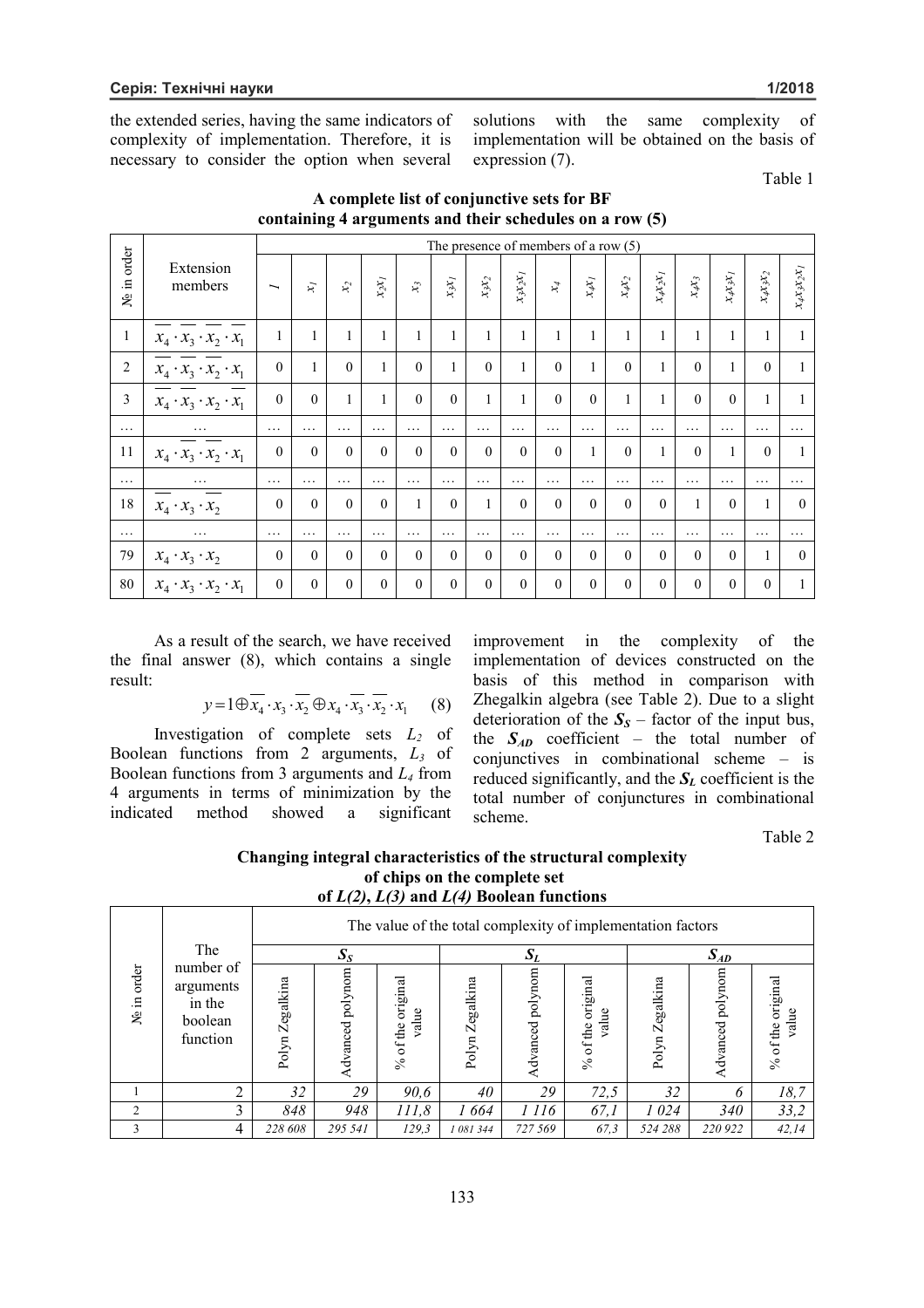#### **Conclusions:**

- 1. A matrix method of parallel decomposition is developed for minimizing the symmetric Boolean functions in the orthogonal representation form. This method can be used independently to obtain the minimal form of the Boolean function in the boundary form in the form of a polynomial in the amount of 2 conjugate sets of arguments and in the form of a complete matrix parallel decomposition method in conjunction with [3].
- 2. The results obtained by this method have a number of advantages compared with the results in Zhegalkin polynomial – a significant improvement in the complexity of the implementation of digital devices by coefficients  $S_L$  (1.49 times) and  $S_{AD}$  (2.37 times) due to a slight deterioration of the coefficient  $S_S$  (deterioration in 1,293 times)
- 3. An essential feature of the method is the use of already ready extended matrices and tables of a complete list of conjunctive sets, which significantly accelerates the process of minimization over time.

### **References**

- 1. Kochkarev, Yu. A., Panteleev, N N, Kazarinova, N. L. (1999) Classical and alternative minimal forms of logical functions: catalog-reference book. Monograph. G. E. Pukhov Institute of Modeling Problems in Energy Sector, Cherkasy Institute of Management, 195 p. [in Russian].
- 2. Burmistrov, S. V. (2016) Synthesis of discrete devices based on the use of Boolean functions in the orthogonal form of representation: dissertation for Ph.D. in technical sciences, 209 p. [in Ukrainian].
- 3. Burmistrov, S. V. Piven, O. B. (2015) The matrix method of parallel decomposition as a generalized method of minimization in the orthogonal form of representation. *Nauka i tekhnika Povitryanykh Syl Zbroynykh Syl Ukrayiny,* No. 4, pp. 151–156 [in Ukrainian].
- 4. Dyachenko, V. V., Suprun, V. P. (2015) Minimization of symmetric Boolean functions in the class of Reed-Muller polynomials. *International scientific*

*conference "Discrete mathematics, algebra and their applications. Abstracts»,* Minsk, Republic of Belarus, p. 152 [in Russian].

- 5. Alekseychuk, A. N., Konyushok, S. N. (2014) Algebraically degenerate approximations of Boolean functions. *Cybernetics and system analysis,* Т. 50, No. 6, pp. 3–14 [in Russian].
- 6. Alekseychuk, A. N., Kulinich, O. N., Sokur, V. V., Konyushok, S. N. (2016) Estimates of complexity and algorithms for minimizing Boolean functions in the class of canonical polarized polynomials. *Modelyuvannya ta informatsiyni tekhnolohiyi.* National Academy of Science of Ukraine, G. E. Pukhov Institute of Modeling Problems in Energy Sector. Kiev, Vol. 76, pp. 95–99 [in Russian]. (ISSN 2309- 7647)
- 7. Zhen-Xue He, Li-Min Xiao, Li Ruan, Fei Gu, Zhi-Sheng Huo, Guang-Jun Qin, Ming-Fa Zhu, Long-Bing Zhang, Rui Liu, Xiang Wang. (2017) A power and area optimization approach of mixed polarity Reed-Muller expression for incompletely specified Boolean functions. *Journal of Computer Science and Technology*, Vol. 32, Issue 2, pp. 297–311.
- 8. Kochkarev, Yu. A., Kushch, S. O., Panasco, O. M. (2010) The analysis of consumer indicators of realization of Reed-Muller form of representation of logical functions. *Visnyk Cherkaskoho derzhavnoho tekhnolohichnoho universytetu,* No. 2, pp. 64–68 [in Ukrainian].
- 9. Kochkarev, Yu. A., Panasco, O. M. (2010) Estimation of efficiency of application of bitwise inverting of input variables at optimization of structure of digital blocks. *Prikladnaya radioelektronika*. Kharkov National University of Radio Electronics, Vol. 10, No. 2, pp. 295–299 [in Russian].
- 10. Kochkarev, Yu. A., Panasco, O. M. (2010) Investigation of the efficiency of polarization of variables when optimizing the structure of digital blocks. *Informatsiyni tekhnolohiyi v osviti, nautsi i tekhnitsi:* VII All-Ukr. sci.-pract. conf. (05-06.04), p. 81 [in Russian].